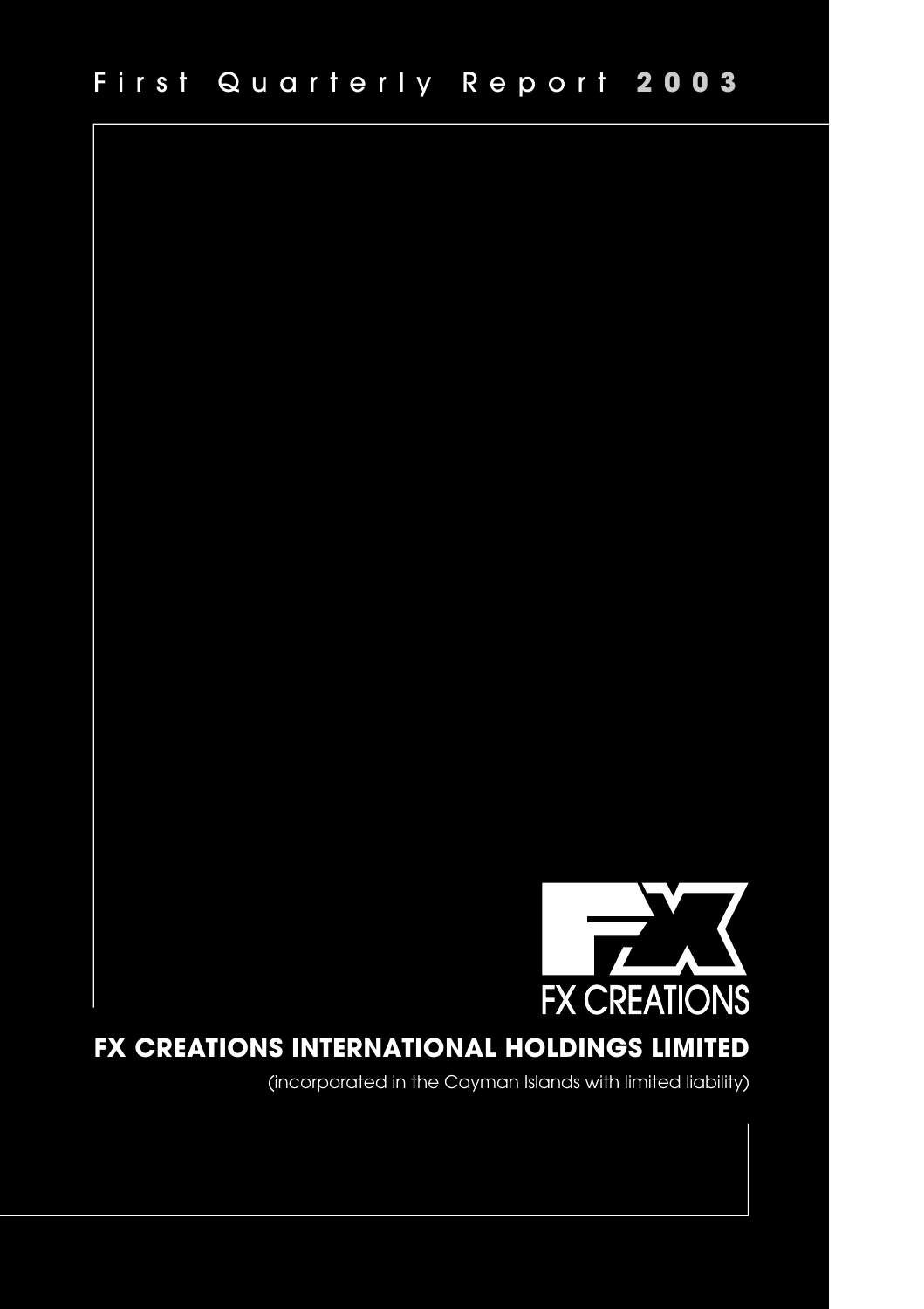# **CHARACTERISTICS OF THE GROWTH ENTERPRISE MARKET ("GEM") OF THE STOCK EXCHANGE OF HONG KONG LIMITED (THE "STOCK EXCHANGE")**

**GEM has been established as a market designed to accommodate companies to which a high investment risk may be attached. In particular, companies may list on GEM with neither a track record of profitability nor any obligation to forecast future profitability. Furthermore, there may be risks arising out of the emerging nature of companies listed on GEM and the business sectors or countries in which the companies operate. Prospective investors should be aware of the potential risks of investing in such companies and should make the decision to invest only after due and careful consideration. The greater risk profile and other characteristics of GEM mean that it is a market more suited to professional and other sophisticated investors.**

**Given the emerging nature of companies listed on GEM, there is a risk that securities traded on GEM may be more susceptible to high market volatility than securities traded on the Main Board and no assurance is given that there will be a liquid market in the securities traded on GEM.**

**The principal means of information dissemination on GEM is publication on the Internet website operated by the Stock Exchange. Listed companies are not generally required to issue paid announcements in gazetted newspapers. Accordingly, prospective investors should note that they need to have access to the GEM website in order to obtain up-to-date information on GEM-listed issuers.**

*The Stock Exchange takes no responsibility for the contents of this report, makes no representation as to its accuracy or completeness and expressly disclaims any liability whatsoever for any loss howsoever arising from or in reliance upon the whole or any part of the contents of this report.*

*This report, for which the directors of FX Creations International Holdings Limited collectively and individually accept full responsibility, includes particulars given in compliance with the Rules Governing the Listing of Securities on GEM of the Stock Exchange (the "GEM Listing Rules") for the purpose of giving information with regard to FX Creations International Holdings Limited. The directors, having made all reasonable enquiries, confirm that, to the best of their knowledge and belief: (1) the information contained in this report is accurate and complete in all material respects and not misleading; (2) there are no other matters the omission of which would make any statement in this report misleading; and (3) all opinions expressed in this report have been arrived at after due and careful consideration and are founded on bases and assumptions that are fair and reasonable.*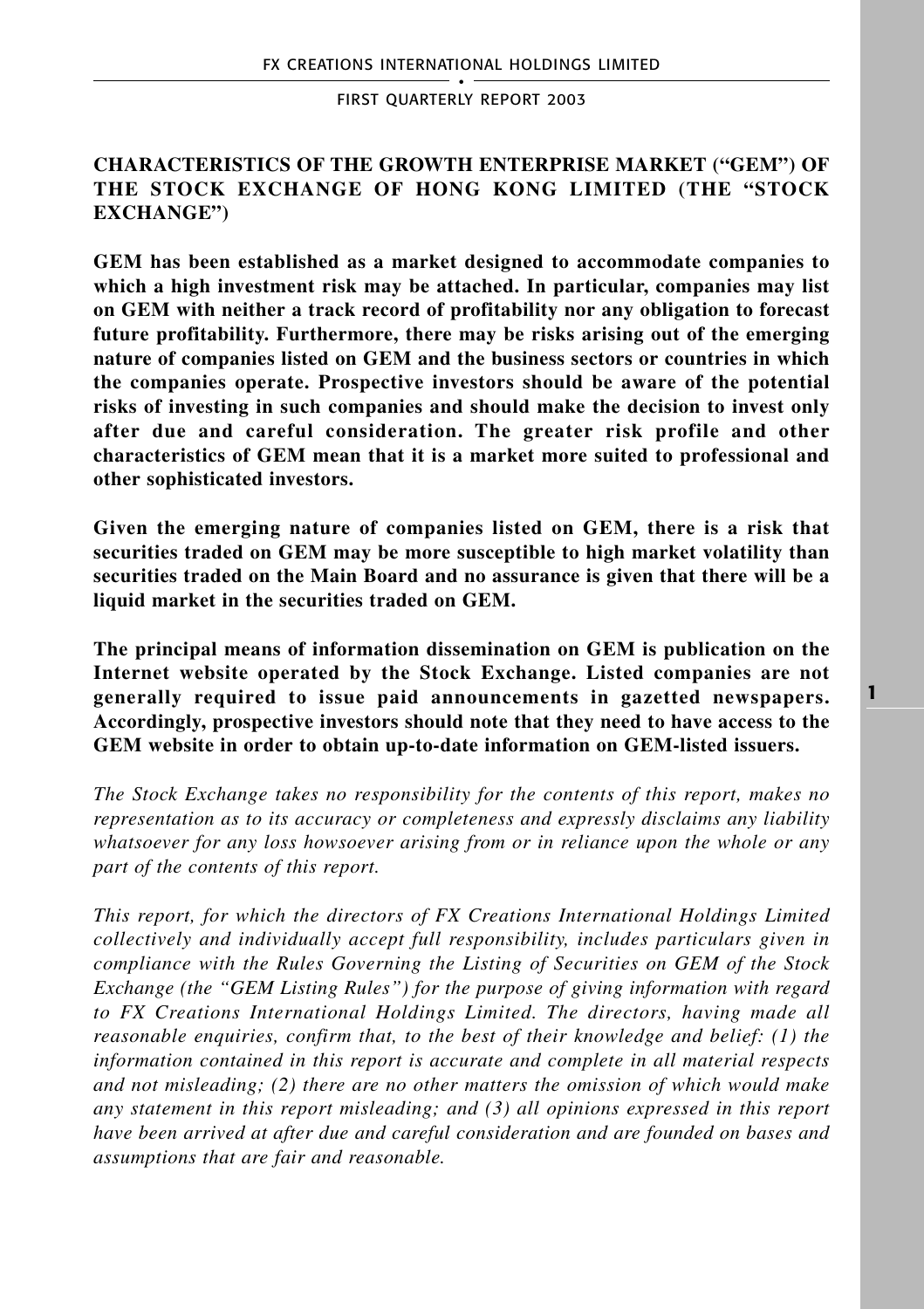# **RESULTS**

The board of directors (the "Board") of FX Creations International Holdings Limited (the "Company") herein presents the unaudited consolidated results of the Company and its subsidiaries (collectively referred to as the "Group") for the three months ended 30 June 2003 together with the comparative unaudited figures for the corresponding period in 2002 as follows:

|                                                                            | <b>Notes</b>   | Three months ended<br>30 June          |                                 |
|----------------------------------------------------------------------------|----------------|----------------------------------------|---------------------------------|
|                                                                            |                | 2003<br>(Unaudited)<br><b>HK\$'000</b> | 2002<br>(Unaudited)<br>HK\$'000 |
| <b>TURNOVER</b>                                                            | $\overline{c}$ | 13,313                                 | 12,156                          |
| Cost of goods sold                                                         |                | (6,187)                                | (4,838)                         |
| Gross profit                                                               |                | 7,126                                  | 7,318                           |
| Other revenue<br>Selling and distribution costs<br>Administrative expenses |                | 8<br>(3,888)<br>(2,579)                | 71<br>(3,975)<br>(2,770)        |
| PROFIT FROM OPERATIONS                                                     |                | 667                                    | 644                             |
| Finance costs                                                              |                | (130)                                  | (138)                           |
| PROFIT BEFORE TAXATION<br>Taxation                                         | $\mathfrak{Z}$ | 537<br>(94)                            | 506<br>(98)                     |
| PROFIT BEFORE MINORITY INTERESTS<br>Minority interests                     |                | 443                                    | 408                             |
| NET PROFIT ATTRIBUTABLE<br><b>TO SHAREHOLDERS</b>                          |                | 443                                    | 408                             |
| <b>DIVIDEND</b>                                                            | 5              | Nil                                    | Nil                             |
| <b>EARNINGS PER SHARE</b>                                                  | $\overline{4}$ |                                        |                                 |
| <b>Basic</b>                                                               |                | HK0.11 cent                            | $HK0.12$ cent                   |
| Diluted                                                                    |                | N/A                                    | N/A                             |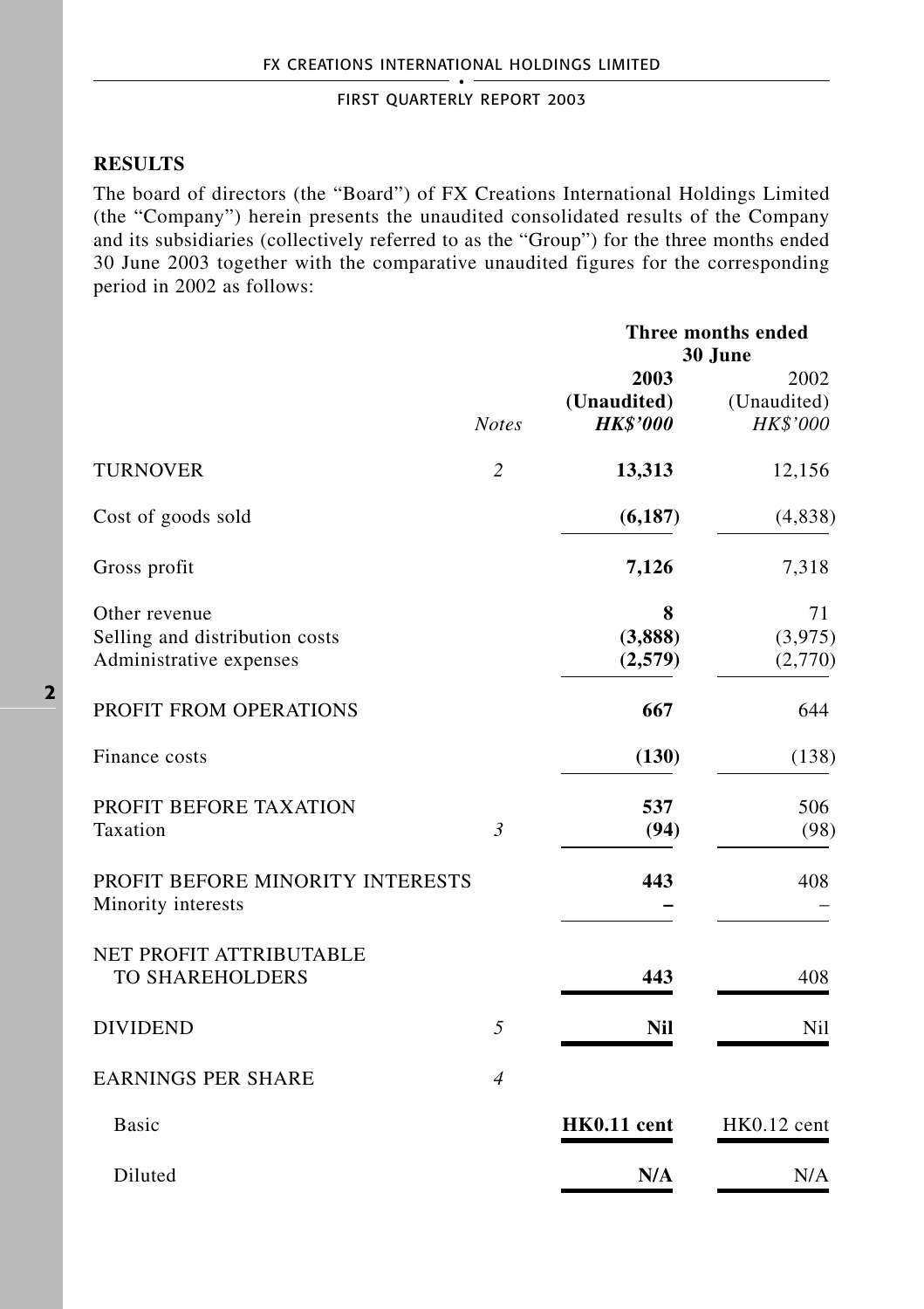*Notes:*

#### **1. GROUP REORGANISATION AND BASIS OF PRESENTATION**

The Company was incorporated in the Cayman Islands on 10 January 2002 as an exempted company with limited liability under the Companies Law (2001 Second Revision) of the Cayman Islands.

Pursuant to a reorganisation scheme (the "Group Reorganisation") to rationalise the structure of the Company and its subsidiaries (hereinafter collectively referred to as the "Group") in preparation for the listing of the Company's shares on GEM of the Stock Exchange in May 2002, the Company became the holding company of the companies now comprising the Group on 2 May 2002. Details of the Group Reorganisation are set out in the Company's prospectus dated 8 May 2002. The shares of the Company were listed on GEM on 21 May 2002.

The unaudited consolidated results for the three months ended 30 June 2003 included the results of the Company and all of its subsidiaries for the three months ended 30 June 2003.

The unaudited comparative consolidated results have been prepared using the merger basis of accounting as a result of the Group Reorganisation. On this basis, the Company has been treated as the holding company of its subsidiaries since their respective dates of incorporation rather than from the date of their acquisition pursuant to the Group Reorganisation. Accordingly the unaudited consolidated results of the Group for the three months ended 30 June 2002 included the results of the Company and its subsidiaries with effect from 1 April 2002 as if the current Group structure has been in existence throughout the periods.

In the opinion of the directors, the unaudited consolidated results prepared on the above basis present fairly the results of the Group as a whole.

All significant transactions and balances within the Group have been eliminated on consolidation.

#### **2. TURNOVER**

Turnover represents the aggregate of the net invoiced value of goods sold, after allowances for returns and trade discounts.

|           |                 | Three months ended<br>30 June |  |
|-----------|-----------------|-------------------------------|--|
|           | 2003            | 2002                          |  |
|           | <b>HK\$'000</b> | HK\$'000                      |  |
| Turnover  |                 |                               |  |
| Retail    | 6,992           | 7,142                         |  |
| Wholesale | 6,321           | 5,014                         |  |
|           | 13,313          | 12,156                        |  |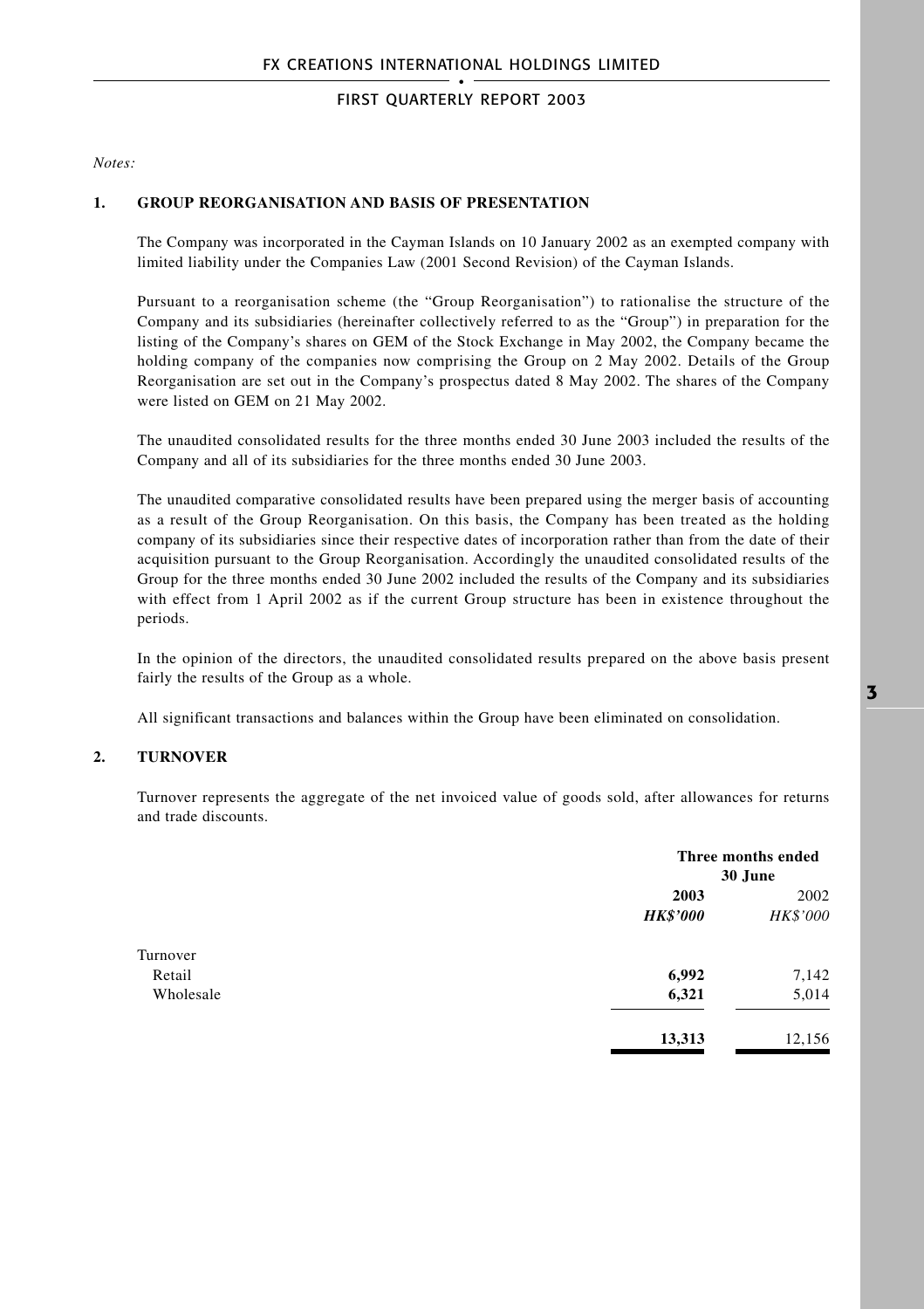### **3. TAXATION**

Hong Kong profits tax for the three months ended 30 June 2003 has been provided at the rate of 17.5% (three months ended 30 June 2002: 16%) on the estimated assessable profits arising in Hong Kong during the period. Taxes on profit assessable overseas have been calculated at the rates of tax prevailing in the countries in which the Group operates, based on existing legislation, interpretation and practices in respect thereof.

#### **4. EARNINGS PER SHARE**

The calculation of basic earnings per share for the three months ended 30 June 2003 is based on the unaudited net profit attributable to shareholders for the three months ended 30 June 2003 of approximately HK\$443,000 (three months ended 30 June 2002: HK\$408,000) and 400,000,000 shares in issue during the three months ended 30 June 2003 (weighted average number of shares in issue for the three months ended 30 June 2002: 346,925,000).

Diluted earnings per share for the three months ended 30 June 2002 and 2003 have not been disclosed as no diluting events existed during those periods.

#### **5. DIVIDEND**

The Board does not recommend the payment of a dividend for the three months ended 30 June 2003 (three months ended 30 June 2002: Nil).

#### **6. RESERVES**

|                                          | <b>Share</b><br>premium<br><b>HK\$'000</b> | <b>Retained</b><br>earnings<br><b>HK\$'000</b> | Total<br>HK\$'000 |
|------------------------------------------|--------------------------------------------|------------------------------------------------|-------------------|
| At 1 April 2002                          |                                            | 1,702                                          | 1,702             |
| Issue of shares to public                | 20,250                                     |                                                | 20,250            |
| Issue of shares to the pre-IPO Investors | 4,867                                      |                                                | 4,867             |
| Capitalisation on issue of shares        | (3,126)                                    |                                                | (3, 126)          |
| Share issue expenses                     | (8,259)                                    |                                                | (8,259)           |
| Net profit for the period                |                                            | 408                                            | 408               |
| At 30 June 2002                          | 13,732                                     | 2,110                                          | 15,842            |
| At 1 April 2003                          | 13,703                                     | 3,398                                          | 17,101            |
| Net profit for the period                |                                            | 443                                            | 443               |
| At 30 June 2003                          | 13,703                                     | 3,841                                          | 17,544            |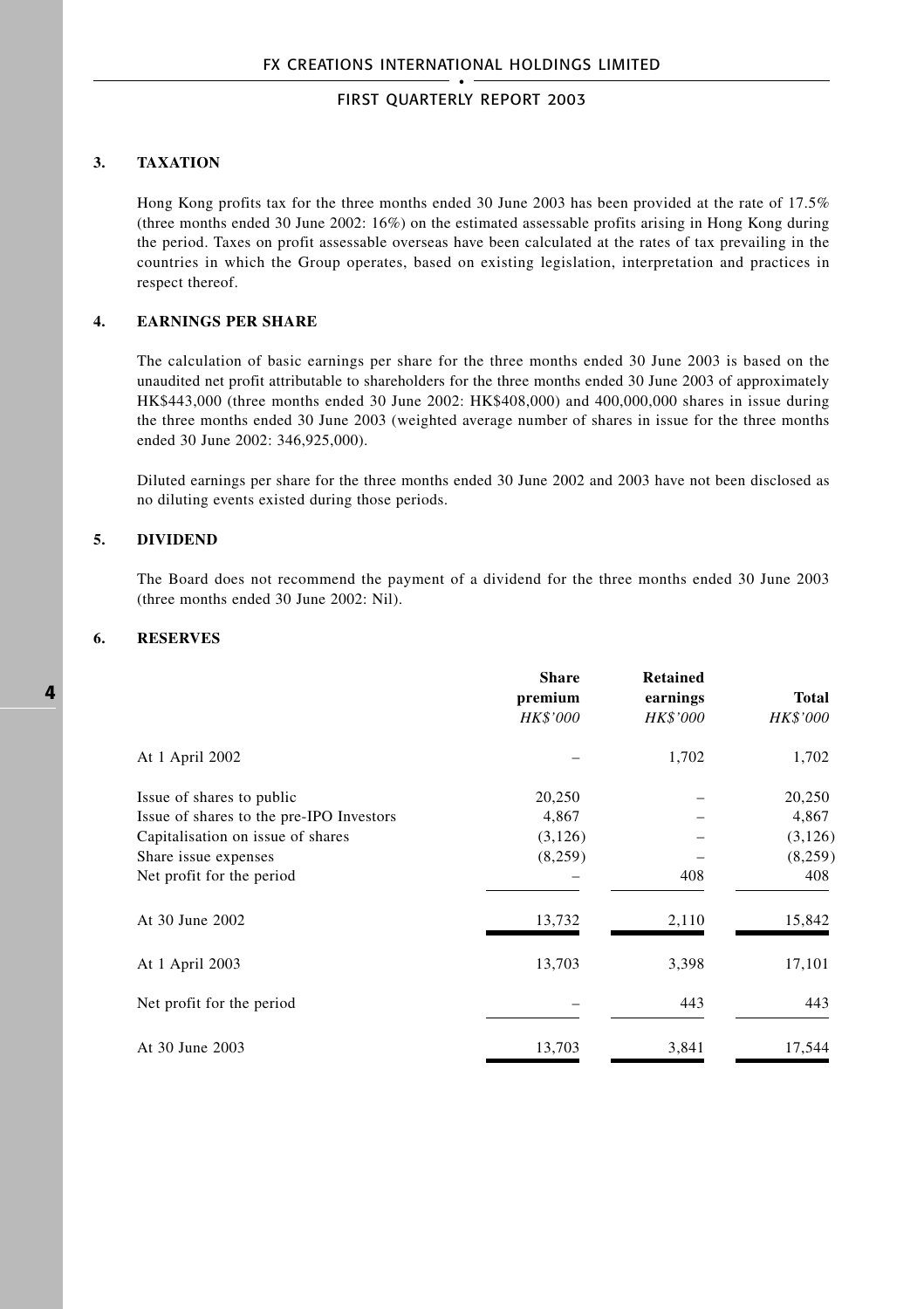# **FINANCIAL REVIEW**

During the three months ended 30 June 2003, the Group recorded a turnover of approximately HK\$13,313,000 (three months ended 30 June 2002: approximately HK\$12,156,000), an increase of approximately 9.5% as compared to the previous corresponding period. The turnover for the three months ended 30 June 2003 comprised retail sales and wholesale sales which accounted for approximately 53% and 47% (three months ended 30 June 2002: approximately 59% and 41%) of the total turnover respectively.

The increase in turnover was mainly attributable to the increase in sales to distributors due to the increase in the number of distributors and sales to existing distributors.

The gross profit margin decreased to approximately 54% from approximately 60% in the previous corresponding period. The decrease was mainly due to the increase in the proportion of sales to wholesalers (agents and distributors) which have lower gross profit margins compared to retail sales.

The net profit attributable to shareholders for the three months ended 30 June 2003 amounted to approximately HK\$443,000 (three months ended 30 June 2002: approximately HK\$408,000), an increase of approximately 9% compared to the previous corresponding period. The increase in net profit was mainly attributable to the reduction in staff salaries as a result of cost control.

# **BUSINESS REVIEW**

During the three months ended 30 June 2003, the status of the Group's operations were as follows:

# **Sales and marketing**

No new retail outlet was opened and one retail outlet was closed during the three months ended 30 June 2003.

The Group finalized its partnership agreement with a new agent in Thailand and goods were sold to the customers during the period under review.

The Group continued to conduct various advertising campaigns such as road shows and brochures to promote the Group's profile and the FX CREATIONS members club.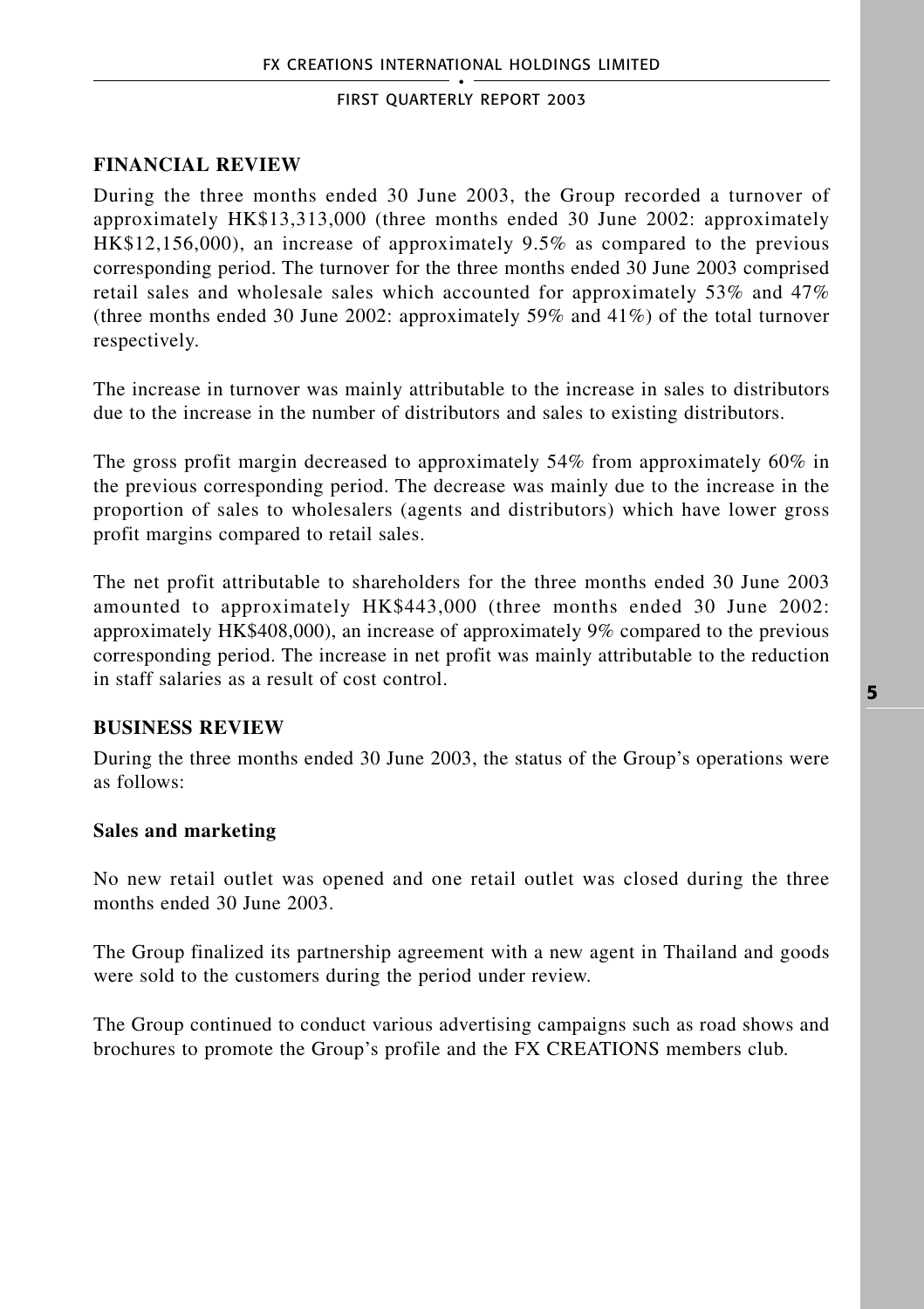### **Design and product development**

The Group continued to develop new series and models for existing products including professional office bags for the new season. The brandnames include FX CREATIONS, USU for bags such as casual bags, briefcase and waist bags and Annvu for ladies bags.

The Group's partner in the eyewear products continued to develop new designs and products were sold under the FX CREATIONS brandname.

The Group has commenced discussion with other potential partners to develop the apparel products.

# **Geographical expansion**

The Group is in the process of negotiations with its existing authorized distributors on sole agency arrangements in Japan and the Group expects to conclude the negotiation by September 2003.

The Group continues to identify potential agents in the United States. To date, no agreement has been concluded.

### **Production**

The Group continues to acquire machinery, related leasehold improvements and fixtures to meet the expected increase in the demand in its own manufacturing capacity through a processing agent in the People's Republic of China (the "PRC").

# **PROSPECTS**

The Group foresees the current weak retail environment in Hong Kong to improve as a consequence of the increase in the number of tourists to Hong Kong from the PRC. To capture the expected increase in sales because of the increase in tourists and to strengthen its competitive position further, the Group will continue to implement new promotion strategies to boast sales and also introduce new designs and products more frequently to keep up with the corporate image and maintain consumers' interests in the products of the Group. At the same time, the Group will also continue to expand its sales to wholesalers to target overseas markets.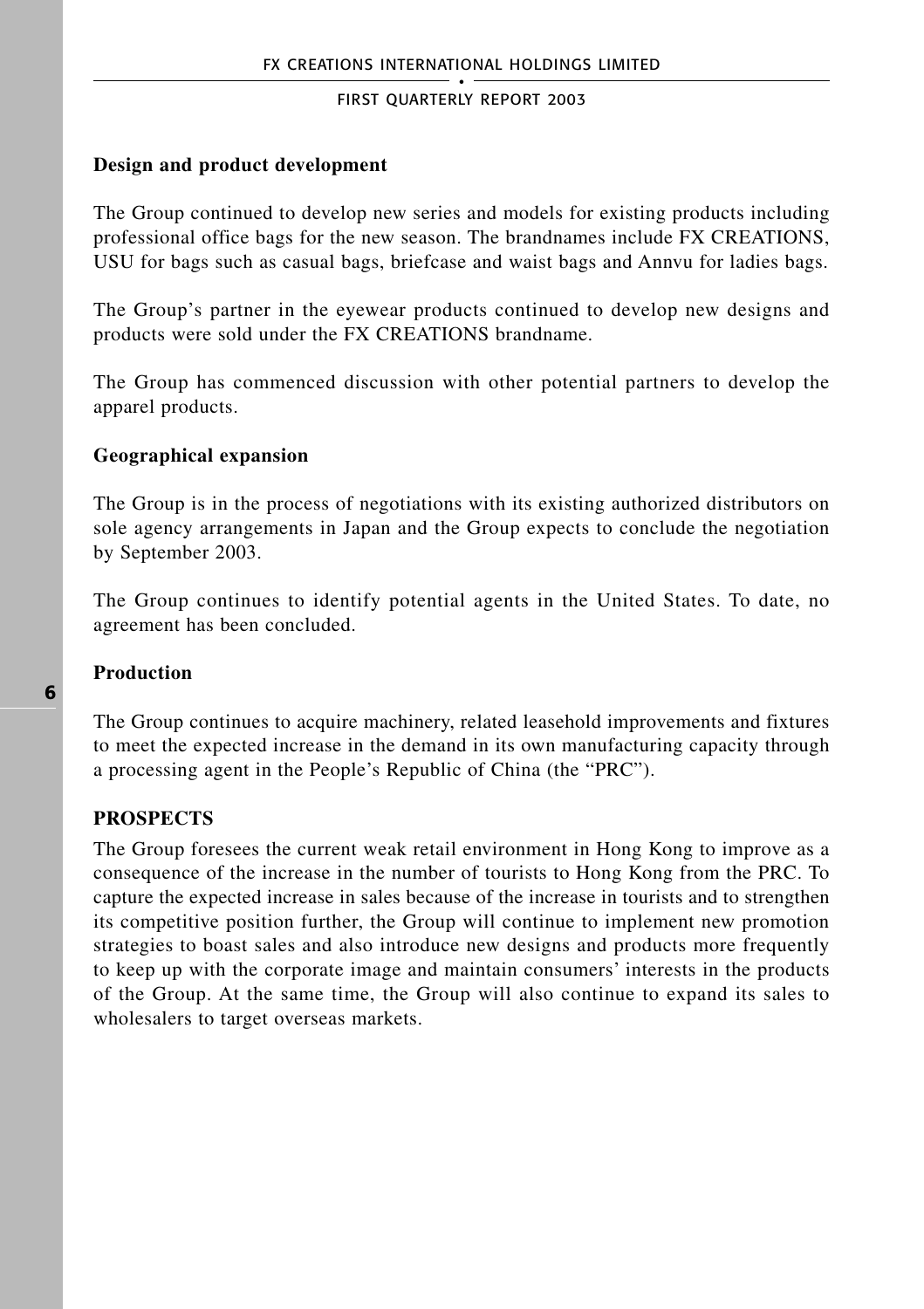### **DIRECTORS' INTERESTS IN SHARES**

As at 30 June 2003, the interests and short positions of the directors of the Company in the shares, underlying shares and debentures of the Company or any of its associated corporations (within the meaning of Part XV of the Securities and Futures Ordinance (Cap. 571, Laws of Hong Kong) ("SFO")) which were required to be notified to the Company and the Stock Exchange pursuant to Divisions 7 and 8 of Part XV of the SFO (including interests or short positions which they were taken or deemed to have under such provisions of the SFO) or as recorded in the register required to be kept by the Company under Section 352 of the SFO or otherwise required to be notified to the Company and the Stock Exchange pursuant to the minimum standards of dealings by directors as referred to in Rules 5.40 to 5.58 of the GEM Listing Rules, were as follows:

# **Number of issued Type of interest ordinary shares held**

Mr. Ng Pak To, Petto *(Note)* Corporate 280,000,000

*Note:* These shares represent a 70% equity interest in the Company and are held by Wise New Management Limited ("WNML"). The issued share capital of WNML is beneficially owned by Cashtram Associates Limited as to 45%, FX Creations (Holding) Inc. as to 30% and Forge Smart Investments Limited as to 25%. The issued share capital of Cashtram Associates Limited is owned as to 40%, 30%, 20% and 10% by Mr. Ng Pak To, Petto, Mr. Ho Kai Chung, David, Madam Ho Pui Lai and Mr. Tan Yu, Wally, respectively. Madam Ho Pui Lai is the wife of Mr. Ng Pak To, Petto. The issued share capital of FX Creations (Holding) Inc. is wholly owned by Mr. Wong Wai Shan. The issued share capital of Forge Smart Investments Limited is wholly owned by Mr. Ng Pak To, Petto.

Save as disclosed above, as at 30 June 2003, none of the directors had any other interests or short positions in any shares, underlying shares or debentures of the Company or any of its associated corporation (within the meaning of Part XV of the SFO) which were required to be notified to the Company and the Stock Exchange pursuant to Divisions 7 and 8 of Part XV of the SFO (including interests or short positions which they were taken or deemed to have under such provisions of the SFO), or which were required to be recorded in the register kept by the Company under Section 352 of the SFO or otherwise required to be notified to the Company and the Stock Exchange pursuant to the minimum standards of dealings by directors as referred to in Rules 5.40 to 5.58 of the GEM Listing Rules.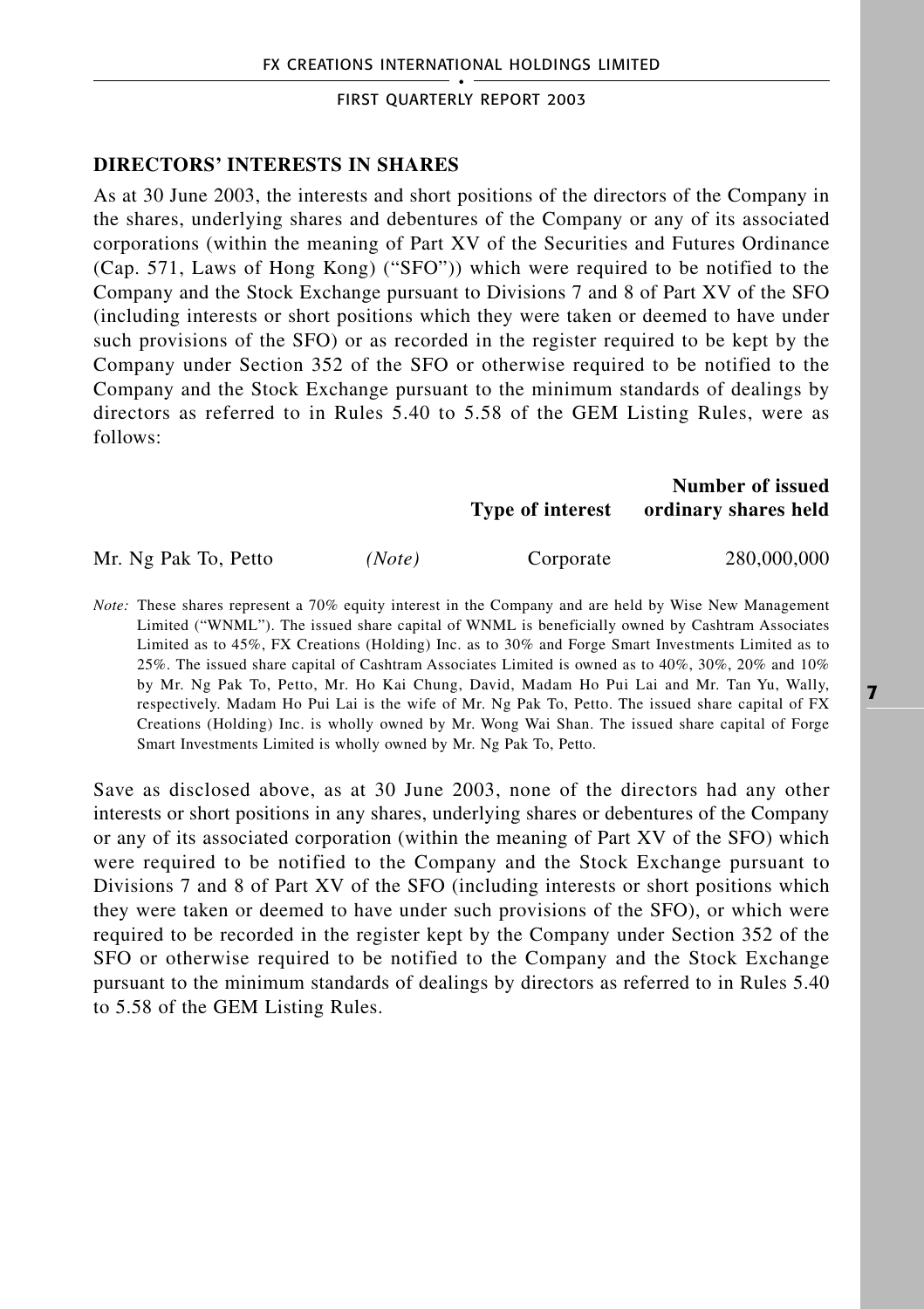### **SUBSTANTIAL SHAREHOLDER**

As at 30 June 2003, other than the interests of certain directors as disclosed under the section headed "Directors' interests in shares" above, the interests and short positions of persons in the shares and underlying shares of the Company which would fall to be disclosed to the Company under the provisions of Divisions 2 and 3 of Part XV of the SFO or, who is, directly or indirectly, interested in 10% or more of the nominal value of any class of share capital carrying rights to vote in all circumstances at general meetings of any other members of the Group, or substantial shareholders as recorded in the register of substantial shareholder required to be kept by the Company under Section 336 of the SFO were as follow:

|                             |             | Number of<br>shares held | <b>Percentage</b><br>of holding |
|-----------------------------|-------------|--------------------------|---------------------------------|
| WNML.                       | <b>Note</b> | 280,000,000              | 70%                             |
| Cashtram Associates Limited | <b>Note</b> | 280,000,000              | 70%                             |

*Note:* The details are disclosed under the section headed "Directors' interests in shares" above.

Save as disclosed above, as at 30 June 2003, the directors of the Company were not aware of any other person (other than the directors of the Company) who had an interest or short position in the shares or underlying shares of the Company which would fall to be disclosed to the Company under the provisions of Divisions 2 and 3 of Part XV of the SFO or, who is, directly or indirectly, interested in 10% or more of the nominal value of any class of share capital carrying rights to vote in all circumstances at general meetings of any other members of the Group, or any other substantial shareholders whose interests or short positions were recorded in the register required to be kept by the Company under Section 336 of the SFO.

#### **SHARE OPTION SCHEME**

The Company operates a share option scheme (the "Scheme") for the purpose of recognising significant contributions of specified participants including the employees of the Group to the growth of the Group, by rewarding them with opportunities to obtain an ownership interest in the Company and to further motivate and give an incentive to these persons to continue to contribute to the Group's long term success and prosperity. The Scheme became effective on 21 May 2002 and, unless otherwise cancelled or amended, will remain in force for ten years from that date.

As at 30 June 2003, no share options have been granted under the Scheme.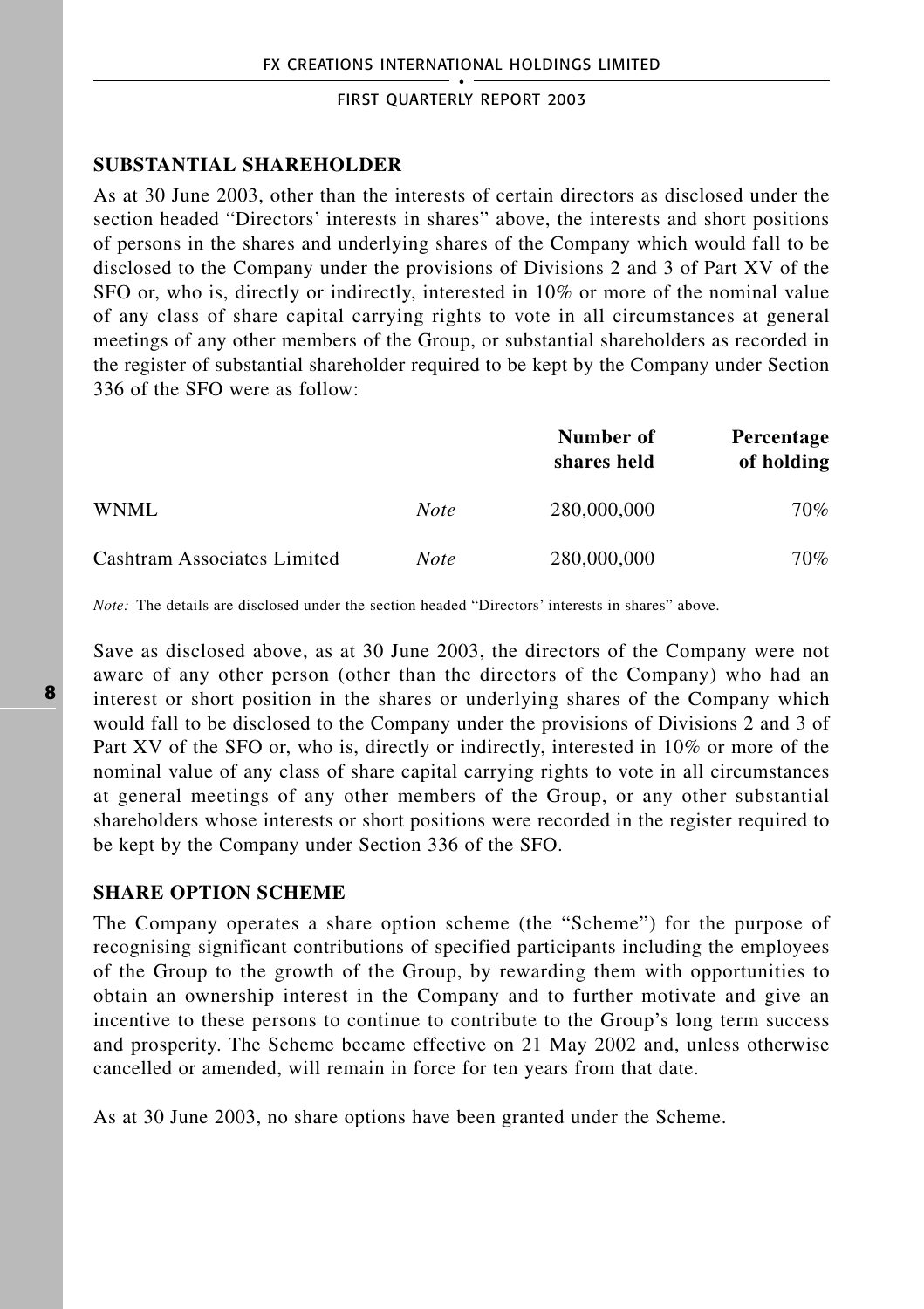# **DIRECTORS' RIGHTS TO ACQUIRE SHARES OR DEBENTURES**

Apart from as disclosed under the heading "Directors interests in shares" and the transactions relating to the Group Reorganisation as disclosed above, at no time since the incorporation of the Company were rights to acquire benefits by means of the acquisition of shares in or debentures of the Company or of any other body corporate granted to any director or their respective spouse or children under 18 years of age, or were any such rights exercised by them; or was the Company, its holding company or any of its subsidiaries a party to any arrangement to enable the directors, their respective spouse or children under 18 years of age to acquire such rights in the Company or in any other body corporate.

# **PURCHASE, REDEMPTION OR SALES OF THE LISTED SECURITIES OF THE COMPANY**

Since the listing of the Company's shares on GEM on 21 May 2002 and up to 30 June 2003, neither the Company, nor any of its subsidiaries has purchased, redeemed or sold any of the Company's listed shares.

# **COMPETING INTERESTS**

None of the directors or the management shareholders of the Company and their respective associates (as defined in the GEM Listing Rules) has an interest in a business which competes or may compete with the business of the Group.

# **INTEREST OF SPONSOR**

As at 30 June 2003, Kingston Corporate Finance Limited (the "Sponsor"), its directors, employees or associates did not have any interest in the securities of the Company or of any members of the Group, or have any right to subscribe for or to nominate persons to subscribe for the securities of the Company or of any members of the Group.

Pursuant to the sponsor agreement entered into between the Company and the Sponsor, the Sponsor received, and will receive, fees for acting as the Company's retained sponsor for the period up to 31 March 2005.

# **AUDIT COMMITTEE**

The Company set up an audit committee (the "Committee") on 2 May 2002, with written terms of reference in compliance with the GEM Listing Rules. The primary duties of the Committee are to review and provide supervision over the financial reporting process and internal control system of the Group. The Committee comprises the two independent non-executive directors of the Company, Mr. Christopher Leu and Ms. Kau Man Wai, Leslie. The consolidated results of the Group for the three months ended 30 June 2003 have been reviewed by the Committee, who were of the opinion that such statements complied with the applicable accounting standards, the Stock Exchange and legal requirements, and that adequate disclosures had been made.